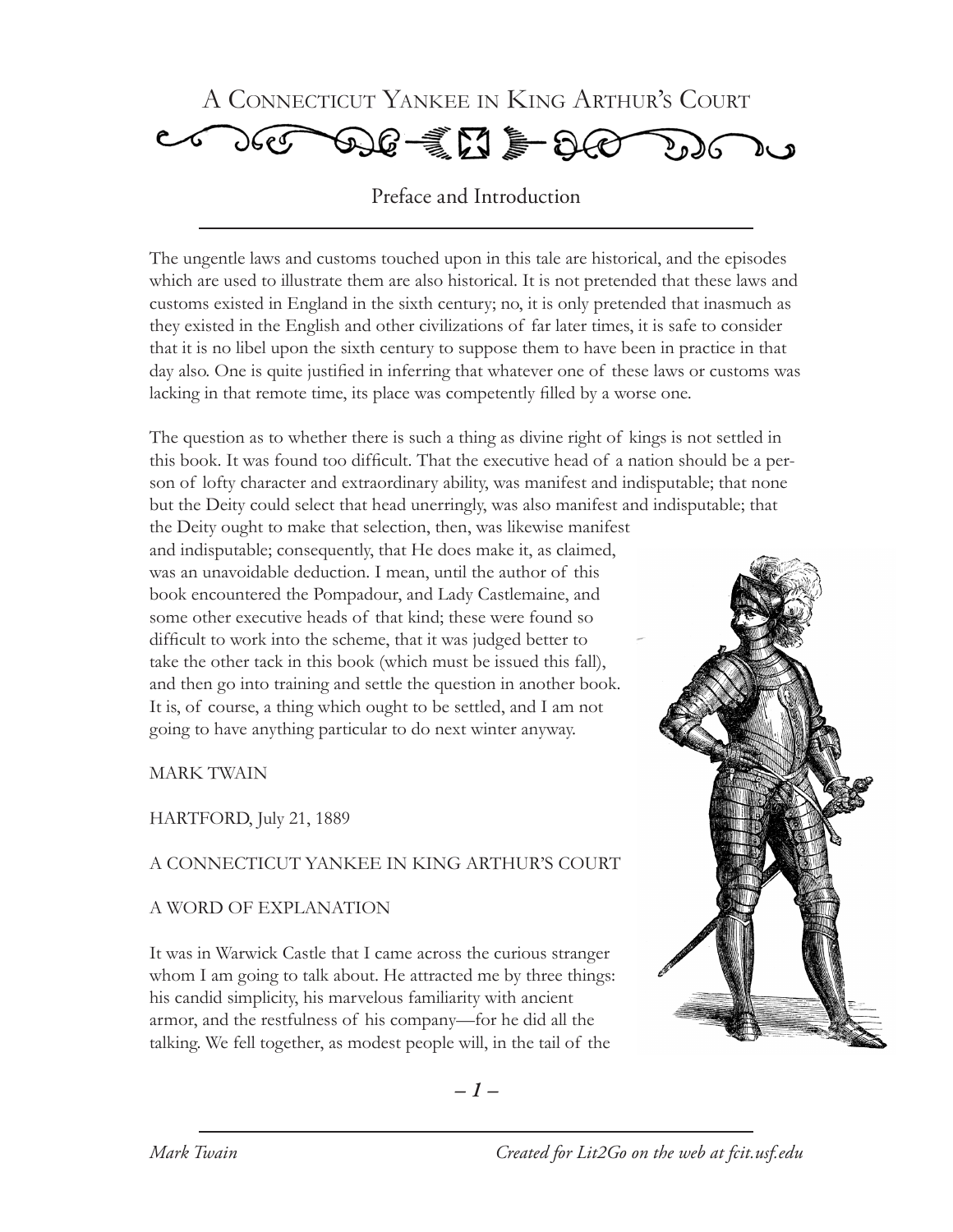herd that was being shown through, and he at once began to say things which interested me. As he talked along, softly, pleasantly, flowingly, he seemed to drift away imperceptibly out of this world and time, and into some remote era and old forgotten country; and so he gradually wove such a spell about me that I seemed to move among the specters and shadows and dust and mold of a gray antiquity, holding speech with a relic of it! Exactly as I would speak of my nearest personal friends or enemies, or my most familiar neighbors, he spoke of Sir Bedivere, Sir Bors de Ganis, Sir Launcelot of the Lake, Sir Galahad, and all the other great names of the Table Round—and how old, old, unspeakably old and faded and dry and musty and ancient he came to look as he went on! Presently he turned to me and said, just as one might speak of the weather, or any other common matter—

"You know about transmigration of souls; do you know about transposition of epochs and bodies?"

I said I had not heard of it. He was so little interested—just as when people speak of the weather—that he did not notice whether I made him any answer or not. There was half a moment of silence, immediately interrupted by the droning voice of the salaried cicerone:

"Ancient hauberk, date of the sixth century, time of King Arthur and the Round Table; said to have belonged to the knight Sir Sagramor le Desirous; observe the round hole through the chain-mail in the left breast; can't be accounted for; supposed to have been done with a bullet since invention of firearms—perhaps maliciously by Cromwell's soldiers."

My acquaintance smiled—not a modern smile, but one that must have gone out of general use many, many centuries ago—and muttered apparently to himself:

"Wit ye well, I saw it done ." Then, after a pause, added: "I did it myself."

By the time I had recovered from the electric surprise of this remark, he was gone.

All that evening I sat by my fire at the Warwick Arms, steeped in a dream of the olden time, while the rain beat upon the windows, and the wind roared about the eaves and corners. From time to time I dipped into old Sir Thomas Malory's enchanting book, and fed at its rich feast of prodigies and adventures, breathed in the fragrance of its obsolete names, and dreamed again. Midnight being come at length, I read another tale, for a nightcap—this which here follows, to wit:

HOW SIR LAUNCELOT SLEW TWO GIANTS, AND MADE A CASTLE FREE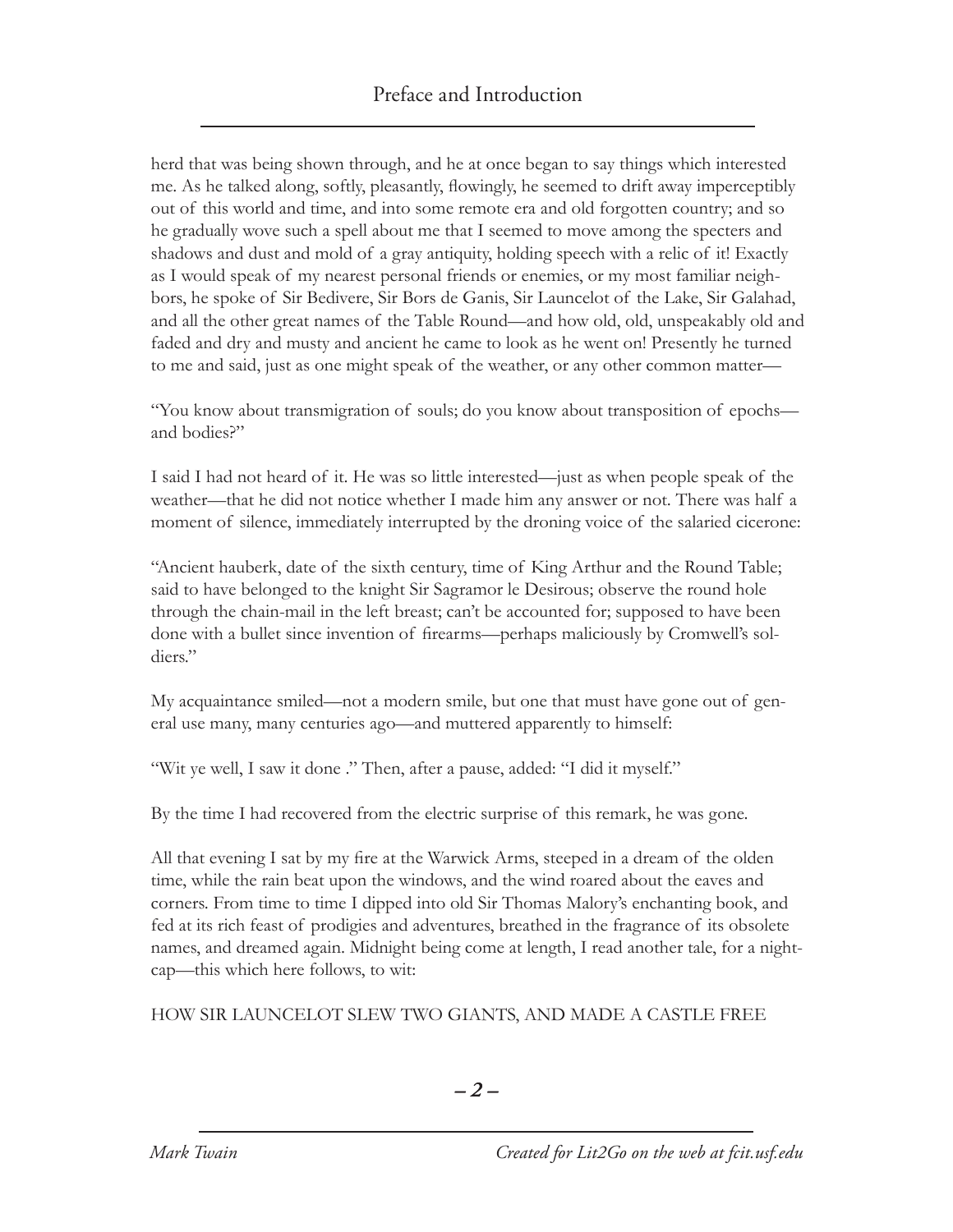Anon withal came there upon him two great giants, well armed, all save the heads, with two horrible clubs in their hands. Sir Launcelot put his shield afore him, and put the stroke away of the one giant, and with his sword he clave his head asunder. When his fellow saw that, he ran away as he were wood [\*demented], for fear of the horrible strokes, and Sir Launcelot after him with all his might, and smote him on the shoulder, and clave him to the middle. Then Sir Launcelot went into the hall, and there came afore him three score ladies and damsels, and all kneeled unto him, and thanked God and him of their deliverance. For, sir, said they, the most part of us have been here this seven year their prisoners, and we have worked all manner of silk works for our meat, and we are all great gentle-women born, and blessed be the time, knight, that ever thou wert born; for thou hast done the most worship that ever did knight in the world, that will we bear record, and we all pray you to tell us your name, that we may tell our friends who delivered us out of prison. Fair damsels, he said, my name is Sir Launcelot du Lake. And so he departed from them and betaught them unto God. And then he mounted upon his horse, and rode into many strange and wild countries, and through many waters and valleys, and evil was he lodged. And at the last by fortune him happened against a night to come to a fair courtilage, and therein he found an old gentle-woman that lodged him with a good-will, and there he had good cheer for him and his horse. And when time was, his host brought him into a fair garret over the gate to his bed. There Sir Launcelot unarmed him, and set his harness by him, and went to bed, and anon he fell on sleep. So, soon after there came one on horseback, and knocked at the gate in great haste. And when Sir Launcelot heard this he rose up, and looked out at the window, and saw by the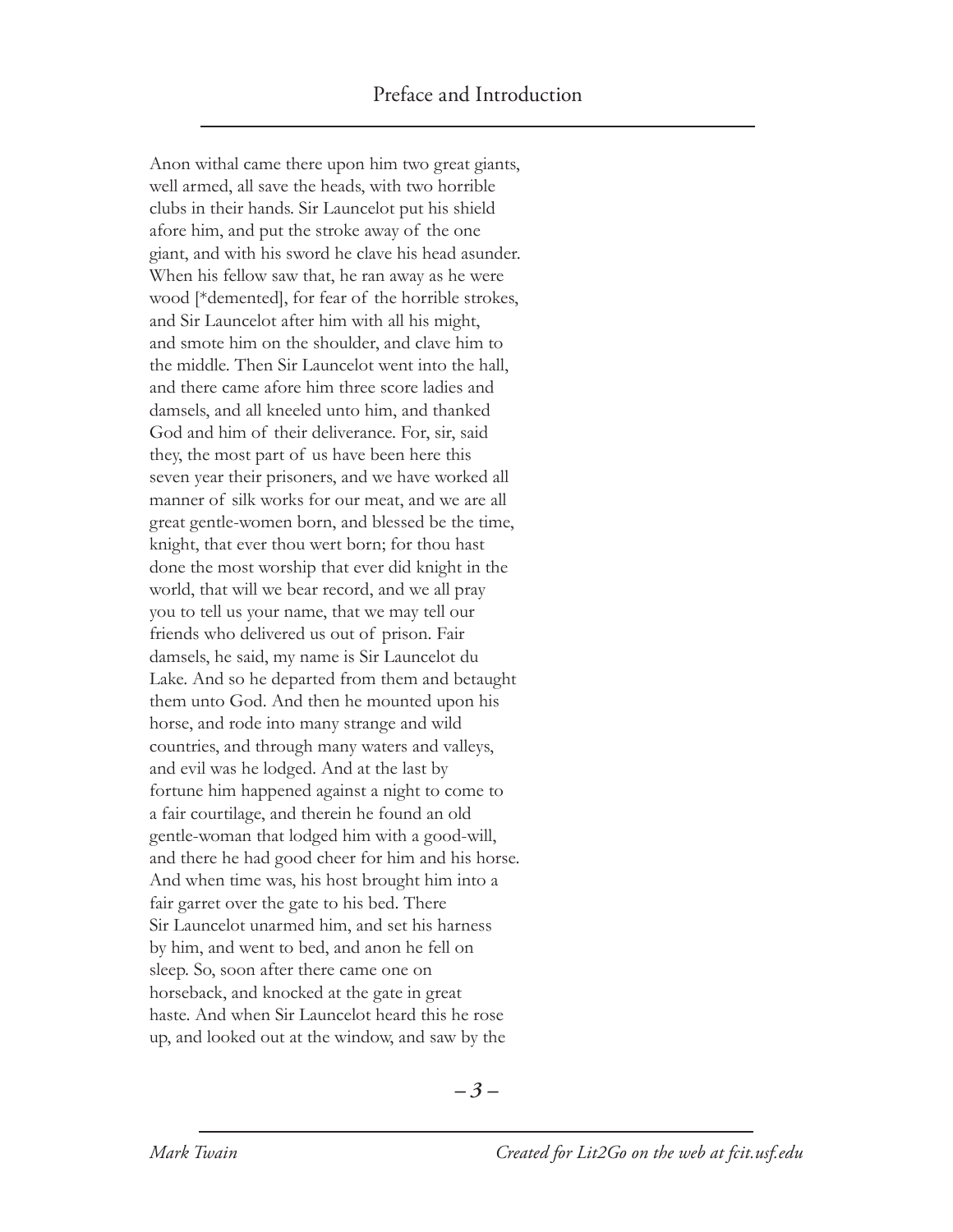moonlight three knights come riding after that one man, and all three lashed on him at once with swords, and that one knight turned on them knightly again and defended him. Truly, said Sir Launcelot, yonder one knight shall I help, for it were shame for me to see three knights on one, and if he be slain I am partner of his death. And therewith he took his harness and went out at a window by a sheet down to the four knights, and then Sir Launcelot said on high, Turn you knights unto me, and leave your fighting with that knight. And then they all three left Sir Kay, and turned unto Sir Launcelot, and there began great battle, for they alight all three, and strake many strokes at Sir Launcelot, and assailed him on every side. Then Sir Kay dressed him for to have holpen Sir Launcelot. Nay, sir, said he, I will none of your help, therefore as ye will have my help let me alone with them. Sir Kay for the pleasure of the knight suffered him for to do his will, and so stood aside. And then anon within six strokes Sir Launcelot had stricken them to the earth.

And then they all three cried, Sir Knight, we yield us unto you as man of might matchless. As to that, said Sir Launcelot, I will not take your yielding unto me, but so that ye yield you unto Sir Kay the seneschal, on that covenant I will save your lives and else not. Fair knight, said they, that were we loath to do; for as for Sir Kay we chased him hither, and had overcome him had ye not been; therefore, to yield us unto him it were no reason. Well, as to that, said Sir Launcelot, advise you well, for ye may choose whether ye will die or live, for an ye be yielden, it shall be unto Sir Kay. Fair knight, then they said, in saving our lives we will do as thou commandest us. Then shall ye, said Sir Launcelot, on Whitsunday next coming go unto the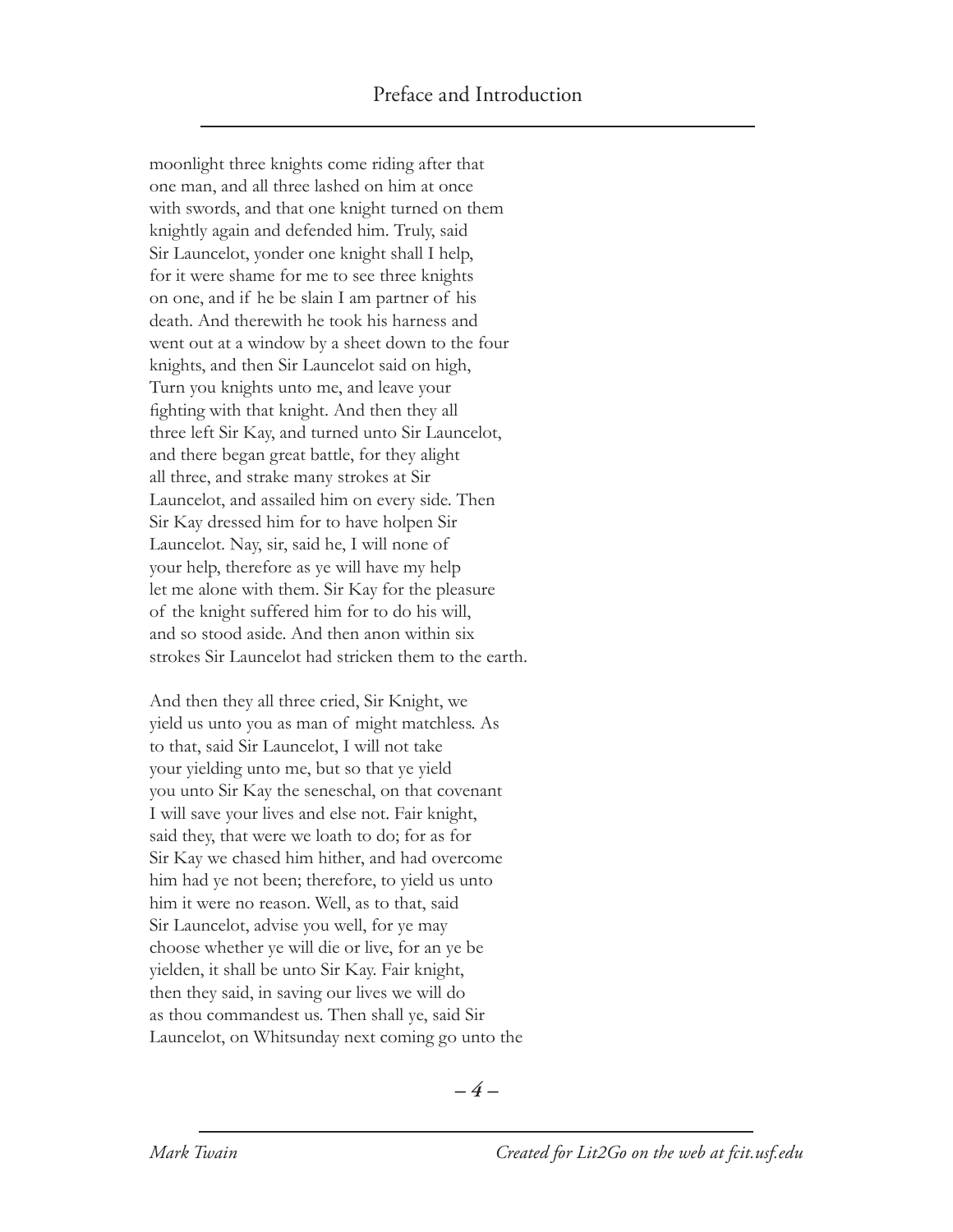court of King Arthur, and there shall ye yield you unto Queen Guenever, and put you all three in her grace and mercy, and say that Sir Kay sent you thither to be her prisoners. On the morn Sir Launcelot arose early, and left Sir Kay sleeping; and Sir Launcelot took Sir Kay's armor and his shield and armed him, and so he went to the stable and took his horse, and took his leave of his host, and so he departed. Then soon after arose Sir Kay and missed Sir Launcelot; and then he espied that he had his armor and his horse. Now by my faith I know well that he will grieve some of the court of King Arthur; for on him knights will be bold, and deem that it is I, and that will beguile them; and because of his armor and shield I am sure I shall ride in peace. And then soon after departed Sir Kay, and thanked his host.

As I laid the book down there was a knock at the door, and my stranger came in. I gave him a pipe and a chair, and made him welcome. I also comforted him with a hot Scotch whisky; gave him another one; then still another—hoping always for his story. After a fourth persuader, he drifted into it himself, in a quite simple and natural way:

## THE STRANGER'S HISTORY

I am an American. I was born and reared in Hartford, in the State of Connecticut—anyway, just over the river, in the country. So I am a Yankee of the Yankees—and practical; yes, and nearly barren of sentiment, I suppose—or poetry, in other words. My father was a blacksmith, my uncle was a horse doctor, and I was both, along at first. Then I went over to the great arms factory and learned my real trade; learned all there was to it; learned to make everything: guns, revolvers, cannon, boilers, engines, all sorts of labor-saving machinery. Why, I could make anything a body wanted—anything in the world, it didn't make any difference what; and if there wasn't any quick new-fangled way to make a thing, I could invent one—and do it as easy as rolling off a log. I became head superintendent; had a couple of thousand men under me.

Well, a man like that is a man that is full of fight—that goes without saying. With a couple of thousand rough men under one, one has plenty of that sort of amusement. I had, anyway. At last I met my match, and I got my dose. It was during a misunderstanding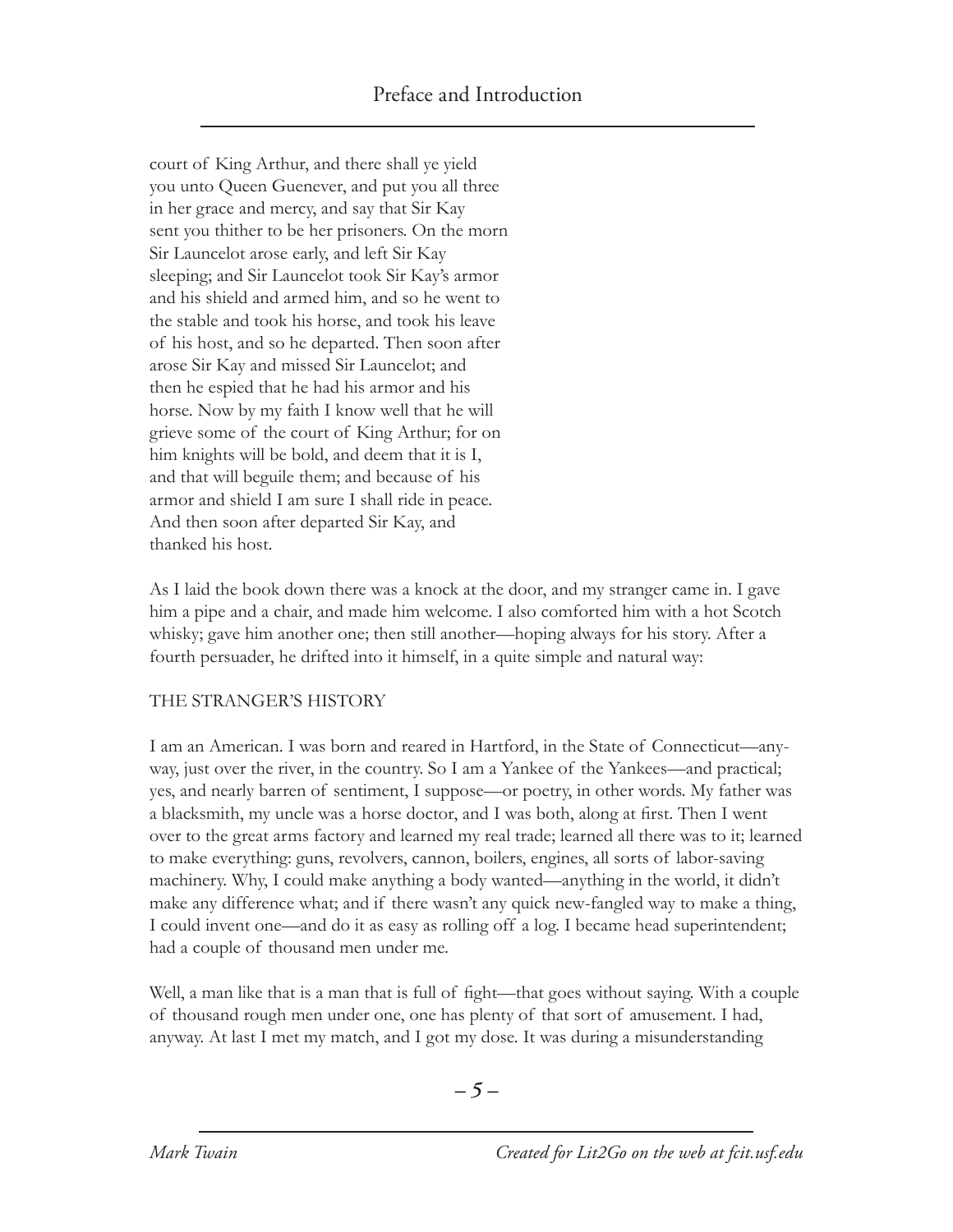conducted with crowbars with a fellow we used to call Hercules. He laid me out with a crusher alongside the head that made everything crack, and seemed to spring every joint in my skull and made it overlap its neighbor. Then the world went out in darkness, and I didn't feel anything more, and didn't know anything at all —at least for a while.

When I came to again, I was sitting under an oak tree, on the grass, with a whole beautiful and broad country landscape all to myself—nearly. Not entirely; for there was a fellow on a horse, looking down at me—a fellow fresh out of a picture-book. He was in old-time iron armor from head to heel, with a helmet on his head the shape of a nail-keg with slits in it; and he had a shield, and a sword, and a prodigious spear; and his horse had armor on, too, and a steel horn projecting from his forehead, and gorgeous red and green silk trappings that hung down all around him like a bedquilt, nearly to the ground.

"Fair sir, will ye just?" said this fellow.

"Will I which?"

"Will ye try a passage of arms for land or lady or for—"

"What are you giving me?" I said. "Get along back to your circus, or I'll report you."

Now what does this man do but fall back a couple of hundred yards and then come rushing at me as hard as he could tear, with his nail-keg bent down nearly to his horse's neck and his long spear pointed straight ahead. I saw he meant business, so I was up the tree when he arrived.

He allowed that I was his property, the captive of his spear. There was argument on his side—and the bulk of the advantage —so I judged it best to humor him. We fixed up an agreement whereby I was to go with him and he was not to hurt me. I came down, and we started away, I walking by the side of his horse. We marched comfortably along, through glades and over brooks which I could not remember to have seen before—which puzzled me and made me wonder—and yet we did not come to any circus or sign of a circus. So I gave up the idea of a circus, and concluded he was from an asylum. But we never came to an asylum—so I was up a stump, as you may say. I asked him how far we were from Hartford. He said he had never heard of the place; which I took to be a lie, but allowed it to go at that. At the end of an hour we saw a far-away town sleeping in a valley by a winding river; and beyond it on a hill, a vast gray fortress, with towers and turrets, the first I had ever seen out of a picture.

"Bridgeport?" said I, pointing.